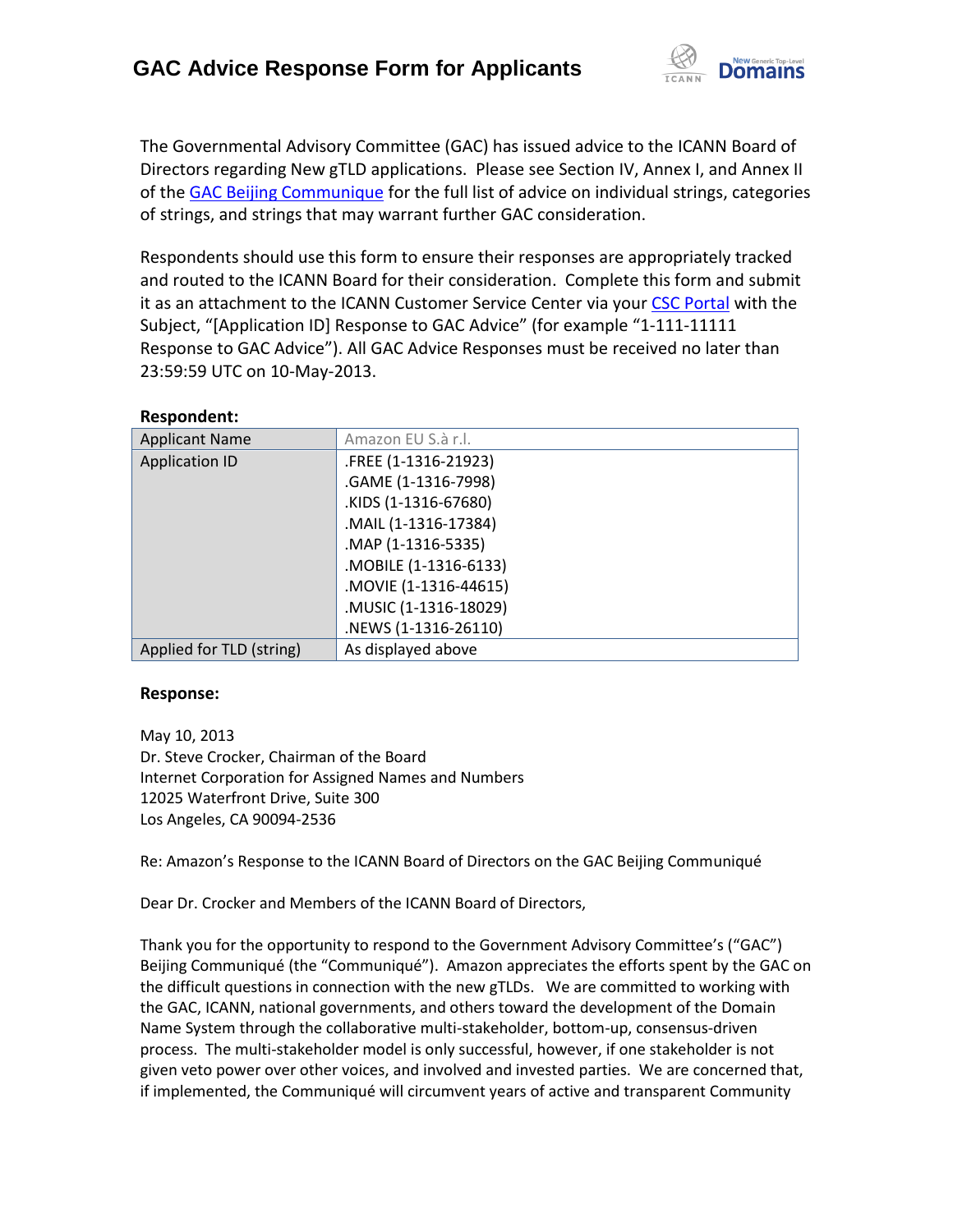

development by reversing policies and implementing new requirements and definitions on applicants, registries and registrants.

Applicants relied in good faith on the rules and limitations set forth in the Applicant Guide Book ("AGB"), expending significant time, money and resources on preparing and defending their Applications based on this reliance. Changing direction at this time undoubtedly will result in delays for all applicants, and raise legal issues. Retroactive changes, based on guidance that the ICANN Community already has rejected, fundamentally undermine the multi-stakeholder model.

Although likely unintended, the Communiqué, as written, will allow the GAC to create new regulations and overturn the sovereign laws of other countries, undermining the multistakeholder process and giving credence to arguments in other forums that national governments should have a controlling role in Internet governance. Accordingly, we urge the Board to reject certain aspects of the Communiqué and adhere to the principles originally agreed to in the AGB by Applicants, ICANN, and the Community.

#### Applicants Relied on Rules Set by ICANN

The new gTLD Program has its origins in the "carefully deliberated policy development work of the ICANN Community." (AGB, preamble.) In 2005, ICANN's Generic Names Supporting Organization ("GNSO") began a policy development process to consider the introduction of new gTLDs. In 2008, the ICANN Board adopted 19 specific policy recommendations for implementing new gTLDs. After approving the policy, ICANN undertook an open, inclusive, and transparent implementation process, including comment periods on nine drafts of the AGB, and numerous advisory group recommendations, to address stakeholder concerns such as the protection of intellectual property and Community interests, consumer protection, geographic protections, and DNS stability. This work involved extensive public consultations, review, and input on multiple draft versions of the AGB, including active, fully engaged consultation with the GAC. (http://newgtlds.icann.org/en/about/program)

Applicants relied on the AGB Provisions on Geographic Names

One of the principles originally debated by multiple stakeholders, including the GAC, the ICANN Board, and the ICANN Community, relates to the protection of geographical names. The GAC tried unsuccessfully to define, for the AGB, what constitutes a blocked "geographic string," and the multi-stakeholder Community thoroughly discussed the issue from 2007 to 2011 in ICANN meetings, public forums, drafts of the AGB, and through numerous constituencies. After four years of discussion, the Board and Community agreed on the use of well-established internationally recognized and agreed-upon geographic designations. "The Board raised concerns that the criteria for country and territory names, as it appeared in version 2 of the Draft Applicant Guidebook was ambiguous and could cause uncertainty for applicants. The revised definition . . . continues to be based on the ISO 3166-1 standard and fulfills the Board's requirement of providing greater clarity about what is considered a country or territory name in the context of new gTLDs." ( ICANN Board – GAC Consultation: Geographic Names, 21 February 2011, p. xi (summarizing GAC/Board communications from September 22, 2009).)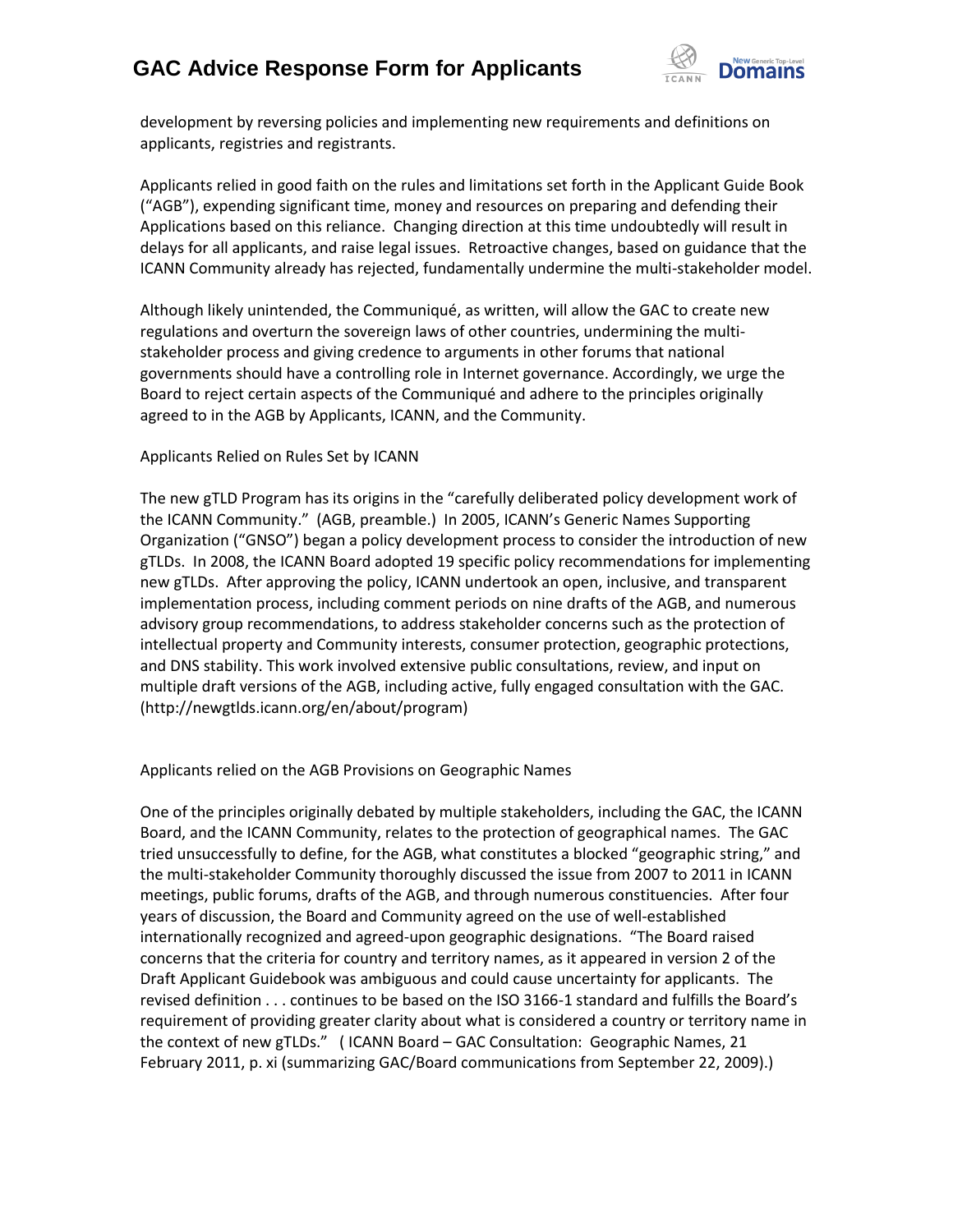

As the Board noted in one of its initial responses to the request for a broader definition than the ISO 3166-1 standard, "the capacity for an objection to be filed on Community grounds, where there is substantial opposition to an application from a Community that is targeted by the name also provides an avenue of protection for names of interest to a government which are not defined in the Applicant Guidebook." (ICANN Board – GAC Consultation: Geographic Names, 21 February 2011, p. ii.)

The Communiqué now backs away from more than four years of multi-stakeholder work on the geographic name issue by its new attempt to isolate strings that raise geographical issues. This action is disruptive (not only for us and our applications) because the effect is not dissimilar to that of consensus Communiqué advice but without the essential component of consensus. It is disruptive to the multi-stakeholder process as a whole – it acts as an effective veto on Community-driven policies (with the potential for far-reaching effects outside of ICANN's realm).

#### The Communiqué Chips Away at the Multi-Stakeholder Model

We ask the Board to focus on several recommendations in the Communiqué that chip away at the ICANN multi-stakeholder model and, in some cases, may give individual national governments veto power over any applied-for string as well as regulatory power over private entities that governments might not have under their own laws. Specifically, the Board (1) should not delay specific applications for further considerations, (2) should not allow changes to an applied-for string and (3) should adopt implementable and reasoned Safeguard Guidance.

1. The Board should not delay specific applications for further GAC Consideration

The AGB allows the GAC to provide Communiqué advice on specific applied-for strings and safeguards for Board deliberation, stating that for a particular application not to proceed, there needs to be consensus of the GAC. (AGB 1.1.2.7.) Indeed, "to be considered by the Board during the evaluation process, the GAC Communiqué on New gTLDs must be submitted by the close of the objection filing period." (Id.) With the exception of two strings (.africa and .gcc), however, the GAC has not provided consensus advice against any other particular strings for Board deliberation.

Although specific countries raised national sensitivities with our applications for .amazon and our Chinese and Japanese parallel applications (.アマゾン and .亚马逊), the GAC did not reach consensus advice to block any of these three applications. Instead, it asked the Board to prevent these applications from proceeding based on a need for "further consideration." Such a request has nearly the same effect as consensus Communiqué advice. To allow "further consideration," a new action in the process neither contemplated by the AGB nor previously debated by the Community, sets a precedent that could perpetually delay an application to the applicant's detriment, allow for a government's effective veto power over a particular application and/or string, and permit the uneven discrimination against vetted, established principles and process.

If the Communiqué guidance were implemented, it could require Amazon and other applicants to either abandon an application for a string that reflects its globally protected trade name and trademarks or, in the alternative, adopt a gTLD with corporate indications that do not represent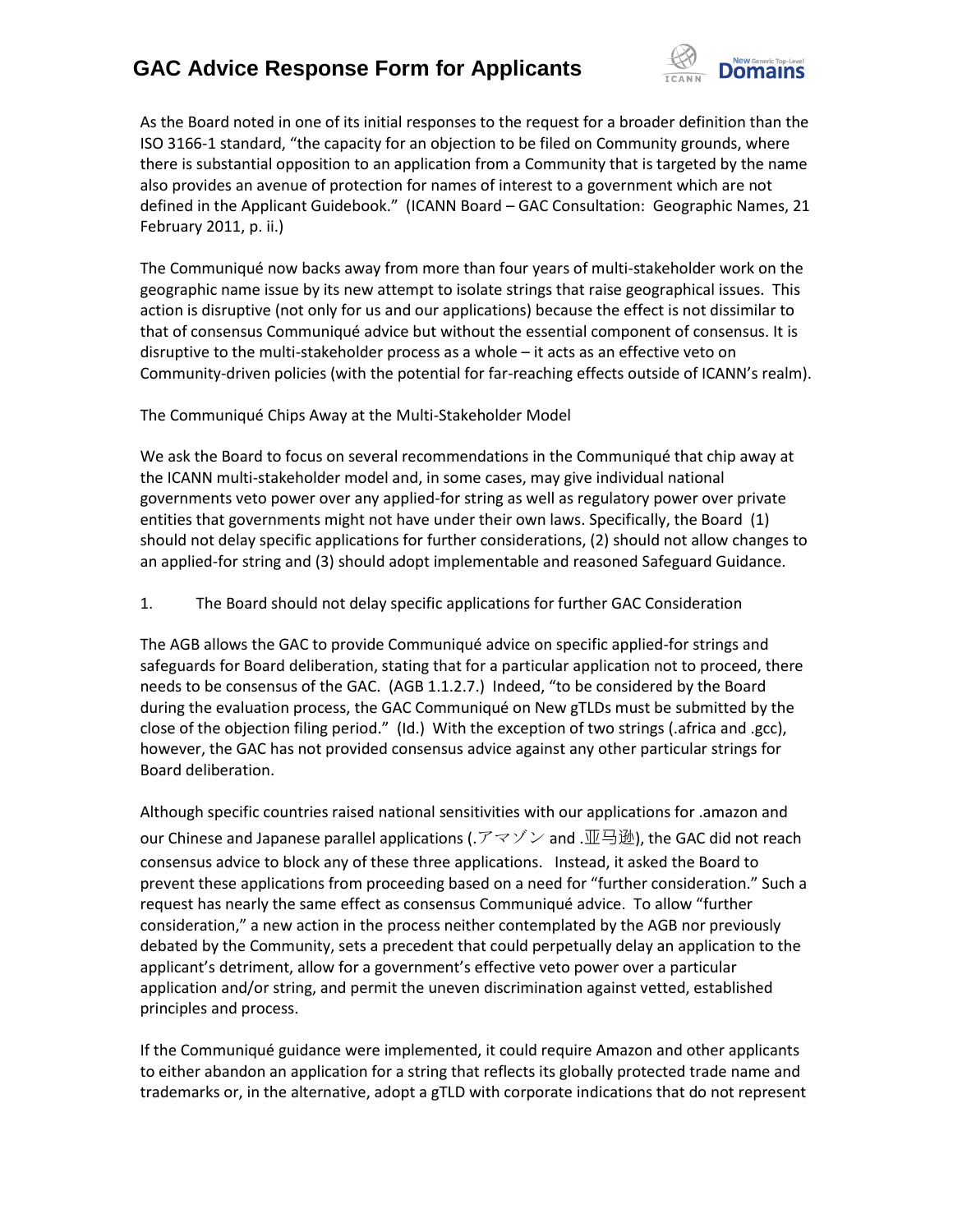

the company's brand globally (and in some cases violate local laws covering the type of corporate entity one can hold itself out as). This "hold" acts as a de facto block to strings otherwise permitted for registration by the AGB; it gives the countries the same result as if consensus Communiqué advice was achieved (when it was not), but without the core ingredient of actual consensus. Further, it does not foster productive negotiation between affected parties.

The GAC's attempt to hold an application because of a government's potential conflict destroys the premise of consensus entirely, which in turn significantly dilutes surety and stability in the new gTLD process. Additionally, it allows a government to supersede the trademark and freeexpression rights granted by other governments and obtain global rights over applicants that the government would not otherwise possess. Thus, we request that the Board reject the GAC Communiqué on geographic names and allow the .amazon applications to proceed.

The effect of the GAC's request for "further consideration" could lead to perpetual negotiations where one party has no standing or recourse.

We have deep respect for the people, culture, and heritage of the Amazonas region, and recognize the governments' desire to protect the region internally against third parties that may cause harm in some way. Our company and the region have coexisted amicably, both regionally and globally, with no interference on regional matters or consumer confusion or harm for more than seventeen years, and we are pleased to serve countless customers in the region with our vast offerings of goods and services.

Despite our long-standing presence throughout the region, representatives from Brazil and Peru, however, issued an early warning against our .amazon gTLD application. The GAC representatives indicated initially that the only remedy for us was to abandon the application, and later stated that they would consider allowing Amazon to change our application to ".amazonincorporated" or ".amazoninc" or ".amazoncompany." At the Beijing meeting, it is our understanding that representatives from Brazil and Peru sought GAC Communiqué advice objecting to our .amazon application (and the IDN variants Amazon including .  $\mathcal{F} \simeq \mathcal{Y} \vee \mathcal{Y}$  and .  $\overline{\mathbb{H}}$ 马逊), but were unable to achieve GAC consensus. Despite their inability to achieve consensus and block the applications outright, we understand that representatives from Brazil and Peru requested (via the GAC) to implement a new and unusual remedy not previously contemplated

by the AGB, asking the Board to delay our .amazon applications so the GAC could "further consider" the strings at the Durban meeting.

In the interim, none of the representatives from Brazil or Peru have implemented any of the variety of protections previously agreed through the multi-stakeholder process. For example, neither representative filed a Community objection although both countries were well aware of this option (each has been an active member of the GAC dating to 2008). Instead, a third party filed a Community objection on behalf of the region. (For completeness, we note that this same third party, acting as "Independent Objector," currently represents the Government of Peru in an ongoing case at the International Court of Justice, arguing on its behalf as recently as December 2012.)

As we stated in our gTLD applications, Amazon's mission is to be the world's most customer centric company, where people can discover anything they might want to buy online. Investing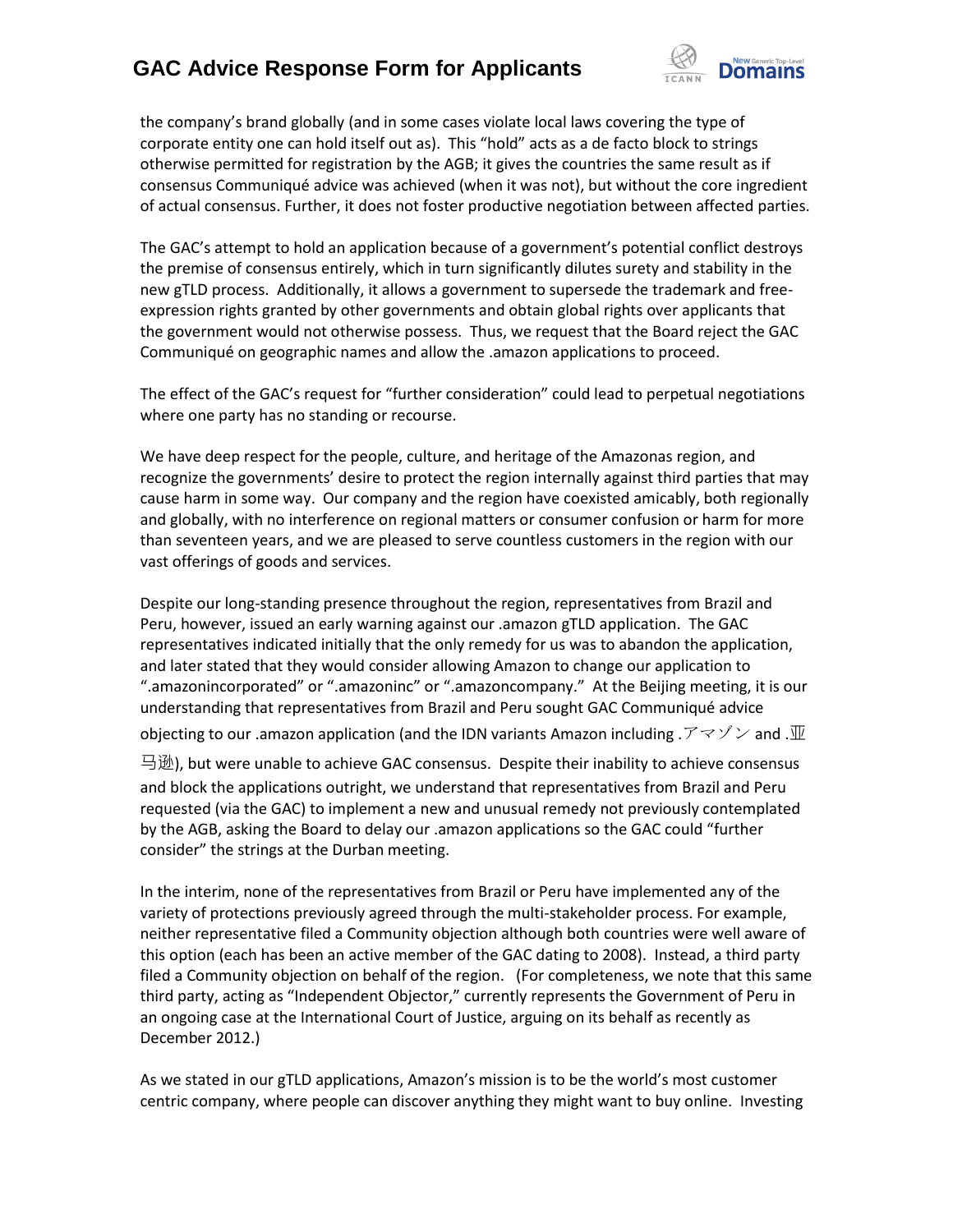

in a new gTLD for "AMAZON," our house trademark, trading name, and cornerstone of our global brand since 1995, is an essential part of this strategy. When considering the benefits of new gTLD applications in terms of communication, security, and stability, especially for an online company like ours, we place paramount importance on protecting one of our most valuable assets – our trademark "AMAZON" – just as other leading companies protect their registered company and brand names to serve their customers. In fact, our name AMAZON is a trademark registered, along with AMAZON-formative marks such as AMAZON.COM and AMAZON and Design (collectively "AMAZON Marks"), more than 1300 times in over 149 countries world-wide. This includes registrations for AMAZON Marks in the trademark offices and in the ccTLDs of the very regions that now claim Amazon should not be allowed to use our global mark as a gTLD. (As of the date of submittal of the gTLD Applications, Reveal Day, and the deadlines for Early Objections, Objections, and GAC Communiqué, neither "Amazon," "Amazonas," "Amazonia," "Amazonica," nor any translation or short-form of any of these terms, were included in the ISO 3166-1 standard, designated on the "Separable Country Names List", or were names by which a country is commonly known in violation of 2.2.1.4.1 of the AGB. In addition, none of these terms or translations appears as a string listed as a UNESCO region or appears on the United Nation's "Composition of macro geographical (continental) regions, geographical sub-regions, and selected economic and other groupings" list, and therefore does not violate 2.2.1.4.2 of the AGB. Finally, there are no known national laws that protect these terms from use or registration by third parties as of the date of this filing.)

We have attempted, and will continue to attempt, to negotiate toward a mutually beneficial solution. For instance, we corresponded with the GAC representatives from Brazil and Peru, participated in a video conference and traveled to Brasilia for direct negotiations with the Organização do Tratado de Cooperação Amazônica ("OTCA") prior to the Beijing ICANN meeting. All of our proposed alternatives for resolution have been rejected by the GAC representatives. (We are happy to discuss in a confidential submission to the Board the proposed alternatives we have put forth.) Despite our willingness to reach a mutually agreeable solution, we should not be forced to negotiate under continual GAC "consideration," holding up our applications to the detriment of business because the GAC was not able to reach consensus.

#### .YUN application

.YUN means "cloud," in Pinyun, which is the reason we applied for the string. Representatives from the Government of the People's Republic of China, however, note that the Yunnan Province is sometimes shortened to "Yun." Amazon wrote to representatives from China as soon as we received the Early Warning, but due to communication issues, those representatives were unable to respond until the Beijing meeting. We welcome discussions with representatives from the Yunnan Province government and already have offered to implement safeguards to ensure that the string is not used in a manner that may cause confusion. Although we are hopeful this matter will be resolved to both parties' satisfaction in coming months, for the same reasons discussed above for the .amazon applications, there is no basis for a GAC "hold" until resolution. We ask this Board to reject this portion of the Communiqué.

2. The Board Should Not Allow Changes to an Applicant's String.

This issue of whether an Applicant can change its applied-for string already has been covered by the GAC, the Board, and the Community during the negotiations leading up to the final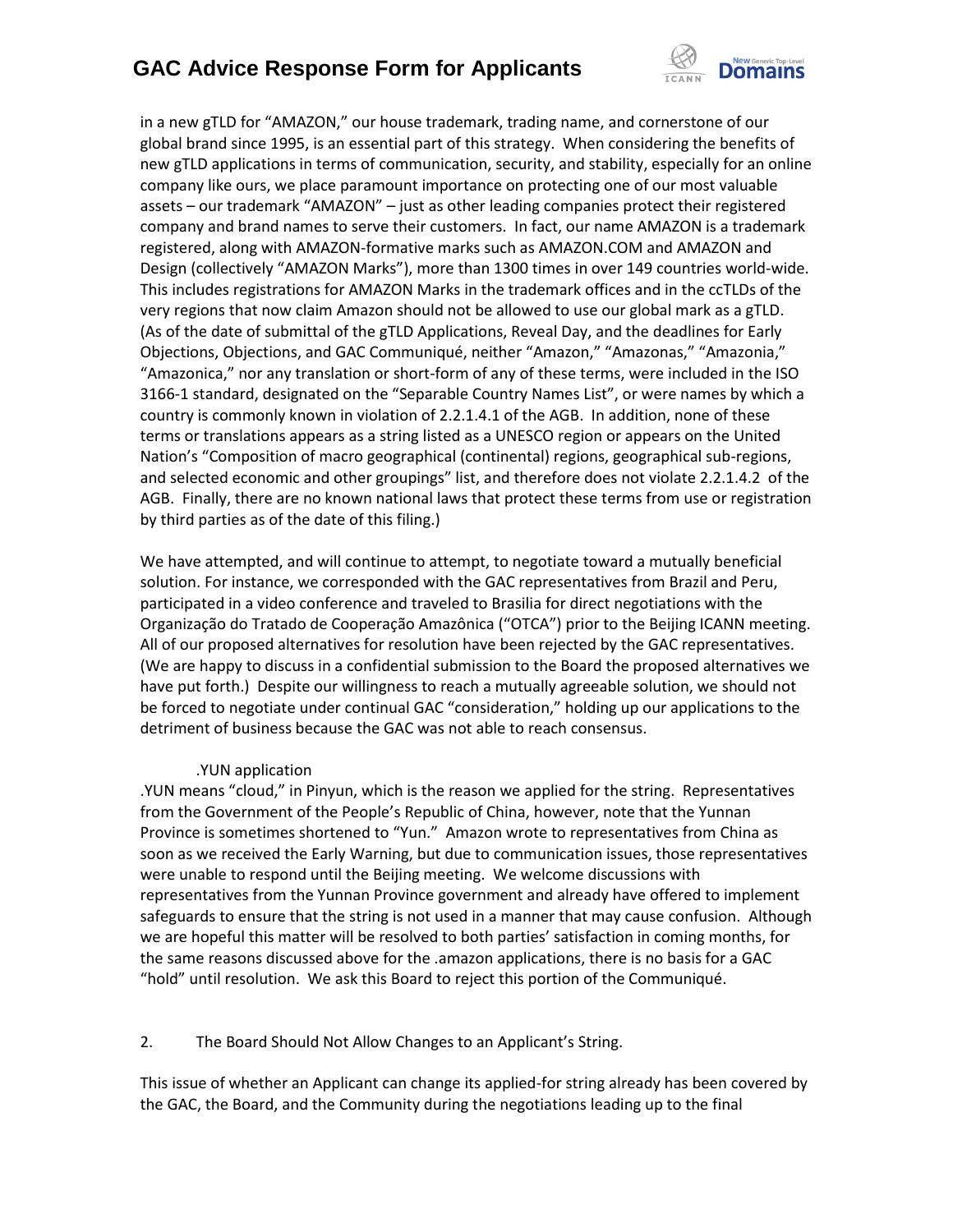

Applicant Guidebook. "It was decided early in the process development that applicants should not be able to amend applications or applied for strings in order to prevent abuse." (ICANN Board - GAC Consultation: Geographic Names, February 21, 2011, p. 3.)

As a result, Amazon respectfully requests that the Board reject the re-opening of this already resolved debate. To do so in connection with one application would require, for purposes of fairness, re-opening any and all applications facing potential objections. Doing so would lead to additional evaluations of applications that already have been cleared, and delay the entire program.

3. The Board Should Adopt Implementable and Reasoned Safeguard Guidance for New gTLDs.

Amazon agrees that all registry operators should abide by relevant applicable laws, including those relating to consumer protection and competition, and that registry operators require in their acceptable-use policies that registrants comply with all applicable laws, particularly in relation to privacy, data collection, and child and consumer protection. We applaud the GAC for reinforcing the need to include such provisions in the Registry Agreement.

The Communiqué, however, appears to go one step beyond and requires registries and, by association, registrars and users of the Internet (through their registration agreements and use of second level domain names in the new gTLDs), to institute policies and procedures not required by law and, in some instances, which may be interpreted as being in direct opposition to national laws (for example, circumventing national laws that may grant safe harbors to neutral platforms). This process would act as a material change to the AGB and, as such, requires a full vetting by the entire ICANN Community. We also request that the Board reject this section of the Communiqué.

Additionally, the Communiqué has used a very broad brush to label a variety of strings as "sensitive strings" under a variety of subclasses. These strings, listed as non-exhaustive, could, in fact, cover all applicants. We are concerned that labeling strings as "sensitive" could subject registry operators to heightened, unintended legal standards in various jurisdictions. In addition, the "categorization" of strings appears to be arbitrary. For example, the category "intellectual property" includes the strings ".FREE," ".FANS," ".DISCOUNT," and ".ONLINE". Indeed, based on these examples, any string that represents a generic term could be identified as "intellectual property."

Finally, the Communiqué goes further to caution that certain strings – though not specifically identifying them – should be subject to validation and verification of second-level applicants' licenses and credentials. In addition, the Communiqué proposes that registries should obtain input from relevant regulatory bodies and/or by "industry self-regulatory bodies," in connection with safeguards to protect those industries and their consumers. Hence, the Communiqué would give de facto "regulatory" rights to non-governmental "industry self-regulatory" bodies. Such a policy might force private entities – registries and businesses operating at the secondlevel –to obtain government approval over their business models. Again, this principle is not required under most national laws.